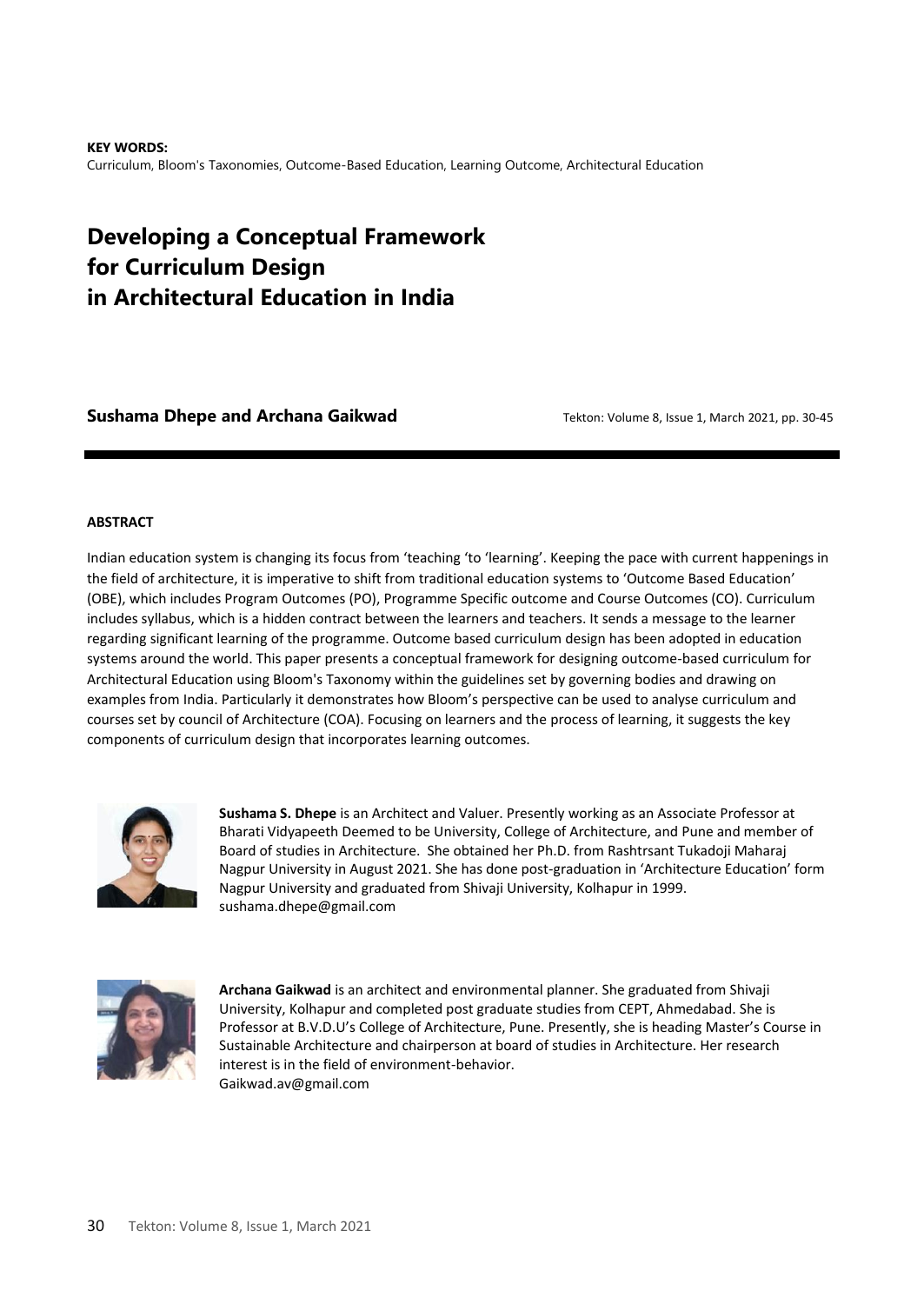#### **Introduction**

A curriculum is vital in any teaching-learning process and is not an exception in architectural education. Keeping pace with current happenings in the field of architecture, it is imperative to shift from the traditional education system to Outcome-Based Education (OBE), which includes Program Outcomes (PO), Programme Specific Outcomes and Course Outcomes (CO). The curriculum includes a syllabus, which is a contract between the learners and teachers. Focus on 'learning' and 'learners' is achieved through the curriculum development that is learner-centric. OBE focuses on effective curriculum design that induces knowledge, skills, abilities, values, and attitudes in learners.

Learning Outcomes are the statements that help in understanding and measuring the progress of the learners as a result of completing the program, course, unit, or particular lesson (Cruzon, 2004) and enable teachers to anticipate what learners should know (Huba & Freed, 2000). Anderson et.al (2001) categorises 'outcome' at three levels based on the purpose or function. First, it is 'global level' outcome that is linked to the vision. The second is 'educational level' outcome offering curriculum design which includes programme outcomes and course outcomes and the last 'instruction-level' outcome to prepare a lesson plan. Learning outcome also helps in describing intended results and intended changes (Anderson et.al, 2001).

There are various taxonomies of learning proposed by Bloom and others in education (Cruzon, 2004; Fink.2003) that help in understanding the link between course objectives and outcomes. The application of Bloom's Taxonomy in teaching practices has been widely researched. Many architectural institutes are using the same in the teaching and learning process. However, its application in curriculum or course design of architectural education is rare. Even the new COA guidelines of India (2020) do not clearly specify the framework for OBE. With universities in India adopting OBE as per UGC's guidelines, it is necessary to know how Bloom's Taxonomy can be used to develop course design for architectural education.

So, this paper provides a conceptual framework to design an architectural curriculum in India using Bloom's Taxonomy. The methodology included in depth review of literature, analysis of curriculum guidelines (2017 and 2020) suggested for architectural education by the Council of Architecture, India, and applying Bloom's Taxonomy to derive a framework for outcome-based learning. The remainder of the paper is arranged in 5 sections. First, it discusses the methodology. It is followed by Bloom's Taxonomy as a theoretical framework used for the study in the second section. The third section discusses guidelines for architectural education in India. The fourth section presents a conceptual framework and exemplified with cases of few courses. The last section draws the conclusions.

### **Research Methodology**

Guidelines of UGC and COA are reviewed first in this research. Bloom's Taxonomy has been used as a theoretical framework and various dimensions of all three domains of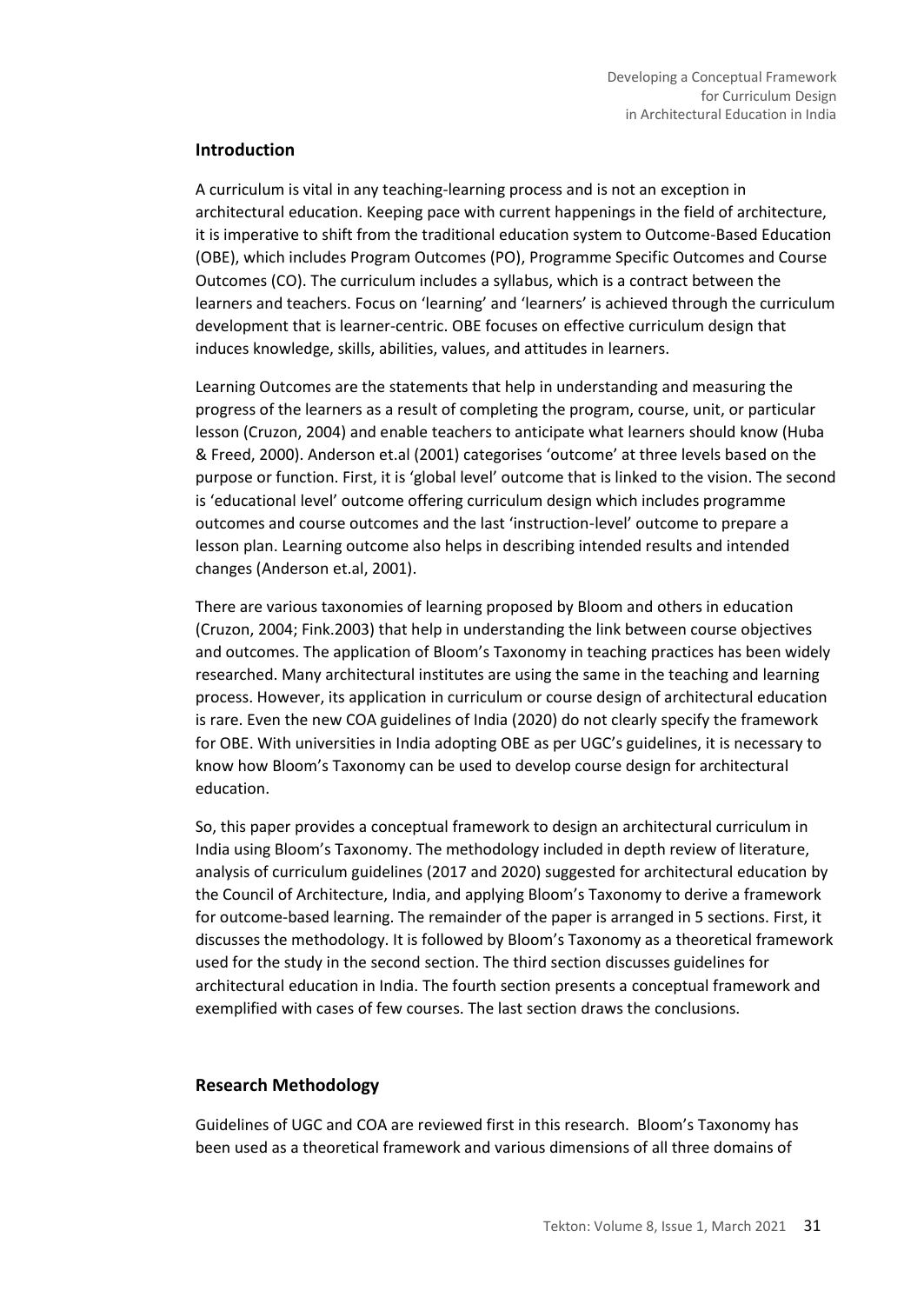

*Figure1: Research Method Source: Author*

Bloom's Taxonomy considered. The courses suggested by the COA have been analysed through the lenses of Bloom's Taxonomy. Which courses should be under which domain are not specified in the guidelines set by COA, which this paper attempts to do. A conceptual framework for architectural education is suggested by incorporating the COA guidelines.

Curriculum makers conceptualized that Architecture Education is inevitable to knowledge, professional values as well as ethics and skill. These are relating to the three domains of Bloom i.e. Cognitive, Affective and Psychomotor.

# **Theoretical Framework**

Bloom's Taxonomy embraces the likely outcome in the teaching-learning process, which helps the learners learn and teachers teach (Cruzon, 2004). It is a hierarchical ordering of learning outcomes in three domains namely Cognitive, Affective, and Psychomotor. The 'cognitive domain' is concerned with information, knowledge, theories, understanding; the 'affective domain' relates to attitude, feeling, perspectives and values; whereas the 'psychomotor domain' involves muscular skills, motor skills, practical abilities, and manipulation (Cruzon, 2004, Ellington et.al.1984). The three domains cognitive, affective, and psychomotor and their development levels in light of work by Bloom et.al. 1956; Hoque, 2017; and Dave, 1975 are shown in **Figure 2**.

'Cognitive domain' deals with intellectual learning that is thinking (related to head or brain) whereas learning positive attitude comes under the 'affective domain' which relates to the heart. The third domain, 'psychomotor' addresses practical skills relating to bodily movements, especially hand. Thus, 'Bloom's Taxonomy' provides a theoretical framework to understand the intended behaviour of a learner how he or she thinks, feels, and acts. It is the coordination of 3'H'-Head, Heart, and Hand (Weigel & Bonica 2014). According to Swami Vivekananda, the great social reformer of India, "*The essence of education is concentration of mind, not collecting the facts* (Walia, 2008)." Similarly, Albert Einstein believed, *"Education is not learning of facts but training of mind to think."* This suggests that coordination of head, heart and hand is an essential secret of concentration and hence effective education.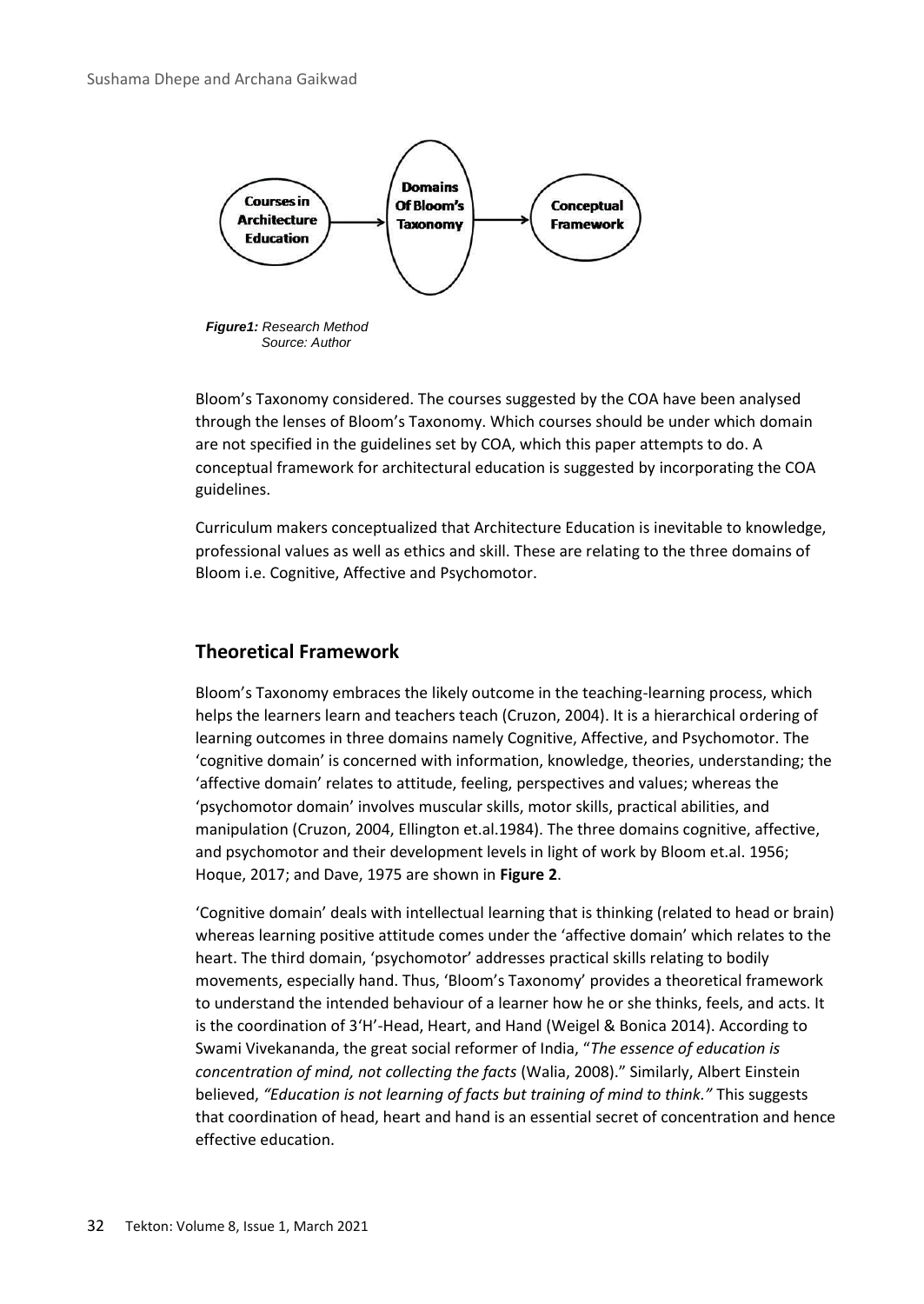

*Figure 2: Blooms Taxonomy: Domains and Levels Based on Bloom et.al,1956; Hoque,2017; Dave,1975*



*Figure 3: Dimensions of Blooms three Domains Source: Author (Based on Anderson et.al.2001; Gronlund, 1970)*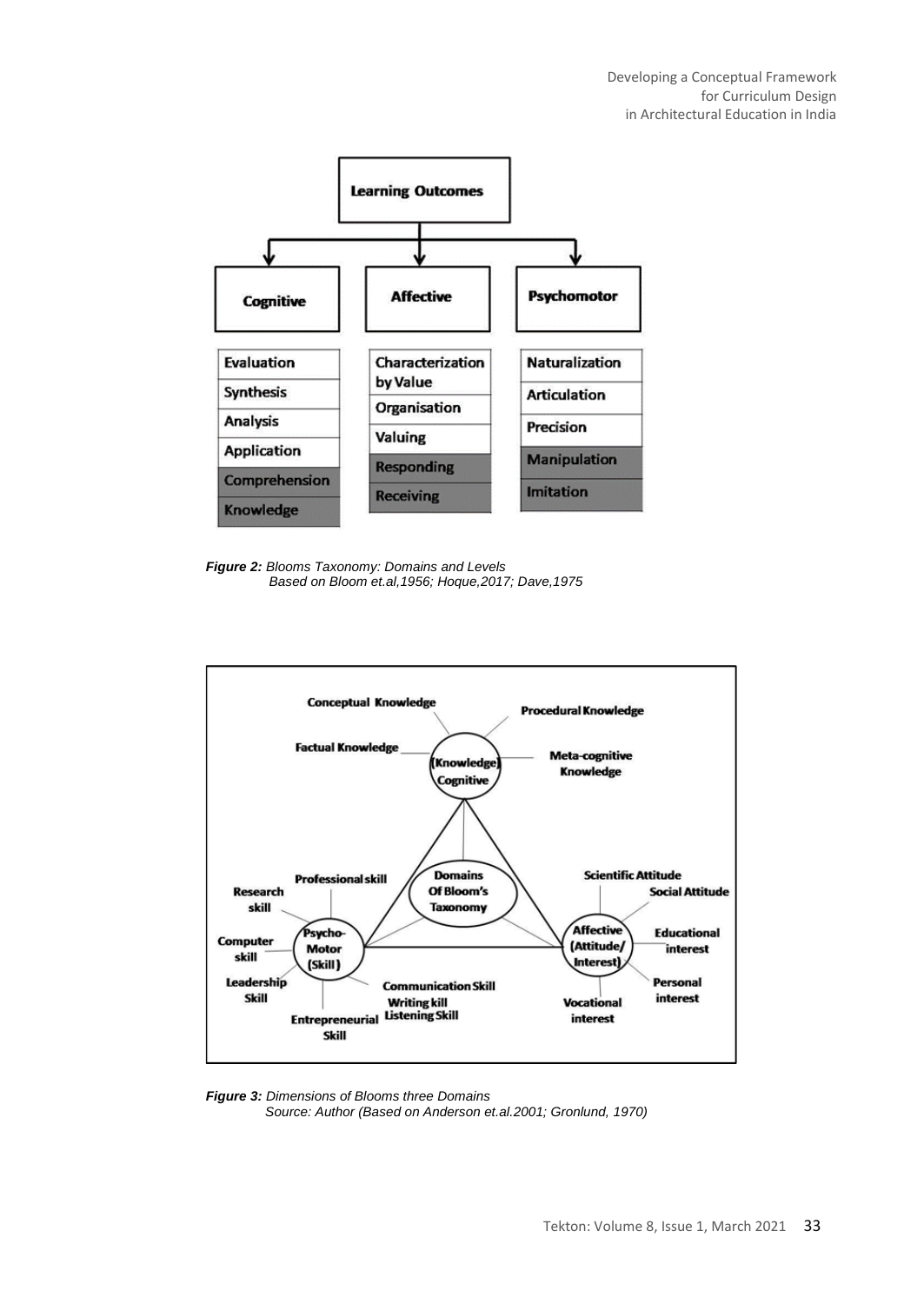#### **1. Cognitive Domain**

The cognitive domain is addressing the various types of knowledge. The revised framework of taxonomy is two-dimensional containing 'cognitive process' and 'knowledge' (Anderson et.al 2001). The cognitive process contains six categories as, Remembering, Understand, Apply, Analyse, Evaluate and Create whereas the knowledge dimensions contain four categories: Factual, Conceptual, Procedural, and Meta-cognitive The statement of objectives contains a verb and noun, wherein, verb generally describes the intended cognitive process and noun generally expresses the knowledge learners are expected to acquire and construct (Anderson et.al 2001). It was recommended by Tyler (1949) that the statements of objectives need to be expressed such that it clearly states the behaviour to be developed in course contents as well as the learners.

Development of Knowledge can be used in the place of course content as subject matter. Factual knowledge involves the knowledge of terminology, specific details and elements. It is addressing the basic elements students must know to be acquainted with a discipline. Conceptual knowledge contains knowledge in regards to classifications, categories, principles, theories, models, structure etc.; tackling the interrelationship amongst the basic elements. Procedural knowledge includes knowledge of subject-specific skills, subjectspecific techniques and methods, criteria for determining when to use appropriate procedures. Meta-cognitive knowledge is knowledge of cognition general as well as awareness and knowledge of one's own cognition such as strategic knowledge, selfknowledge etc.

Another study links mechanically ventilated patient rooms to the presence of microbes which are distinct by their taxonomical identity than the ones found in the outdoor air. This was due to the low phylogenetical diversity of the bacteria found indoors and their closest relatives are the human pathogenic bacteria. The fact that there has been a reduction in the contact with the outdoor environment to make the building more sterile may actually do its opposite. This isolation of the indoor environment is argued as being probably not the best solution for creating bacteria safe spaces. This has led to a rekindling of our interest in the natural disinfection characteristics of outdoor air which were ignored in the past (Kembel, et al., 2012).

#### **2. Affective Domain**

This domain is attitudinal in concept. Attitude is the choice of personal actions that learner is expected to exhibit (Cruzon, 2004). The affective domain comprises all objectives relating to the development of feeling, attitude, and value (Ellington et.al, 1984). Gronlund (1970) provides a hierarchy of learning outcomes wherein attitude has classified as social and scientific; interests as personal, educational and vocational. Cruzon (2004) states that value concept incorporates the capacity to see as sound entire issues including ideas, attitudes and beliefs. Valuing involves acknowledgement of the intrinsic worth of a situation so that motivation is heightened, and beliefs emerged.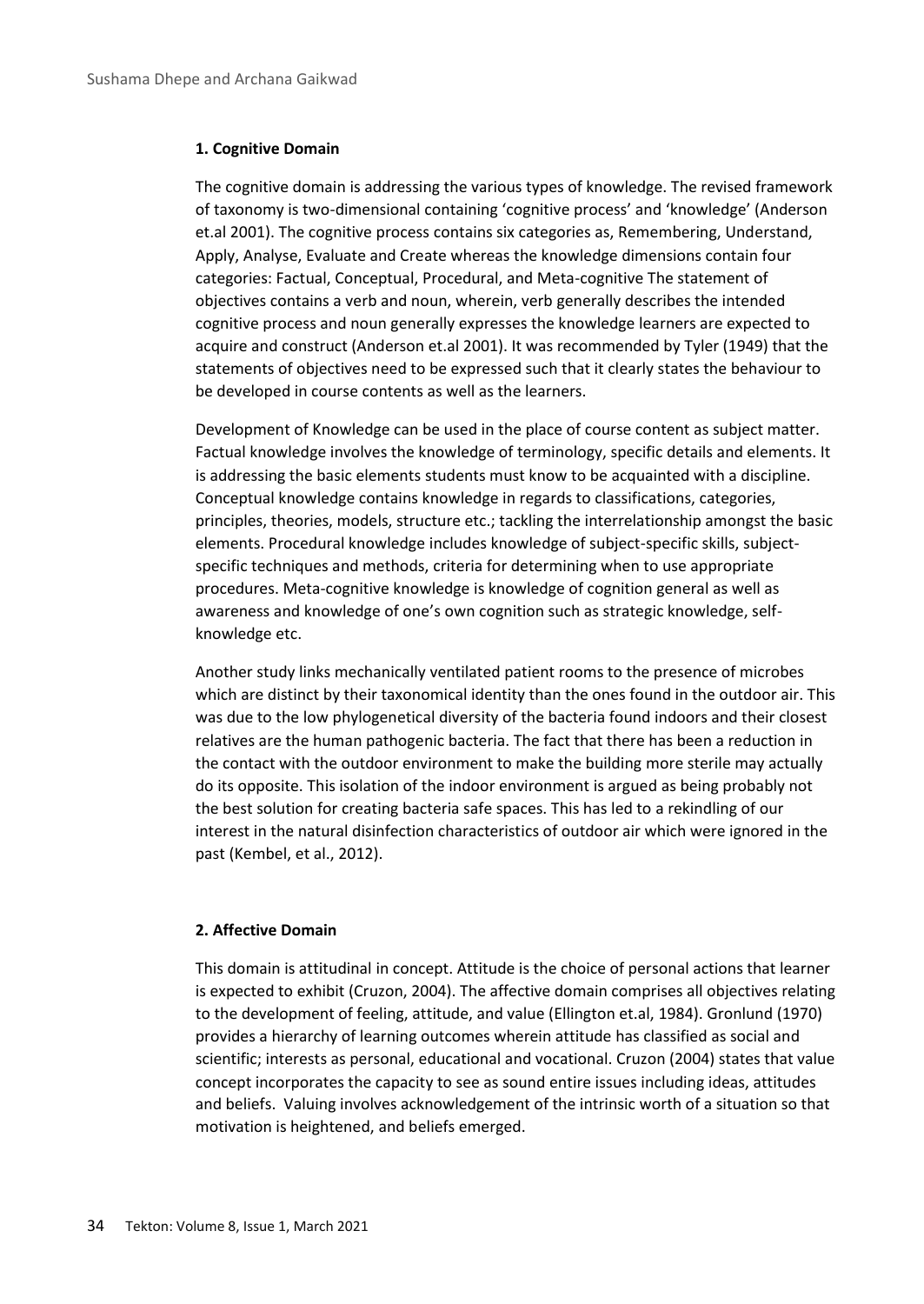#### **3. Psychomotor Domain**

This domain is tending to the skills or abilities. As per Evans, skills are understood as "any ability generally assumed to have been learned, to perform a complex task, involving psychomotor coordination with ease, speed and accuracy (Cruzon 2004)." Skill is an organised and coordinated pattern of mental and /or physical activity (Cruzon 2004). According to Ellington et.al (1984),involving all objectives relating to hand-eye coordination, motor skills, practical abilities, manual dexterity. The author has put forth interpersonal objectives including communication skill (written, oral, listening skill), ability work as a member of a team, leadership skills, entrepreneurial skills etc covering the life skills (Ellington et.al (1984).

# **Guidelines for Architectural Education in India**

# **1. Outline by University Grants Commission (UGC)**

In India, University Grants Commission, the apex body of universities puts special thrust on Outcome-Based education and ensures that educational plan (curriculum), teaching and learning activities and assessment are continuously upgraded through an evaluation procedure. This framework is implemented through key components: Vision and Mission; Educational Objectives of the program; Programme Outcomes; and Course Outcomes. Nakkeeran et. al (2008) presents this framework as shown in **Figure 4**.



*Figure 4: Framework of Outcome-Based Education Adapted from Nakkeeran et.al, 2008*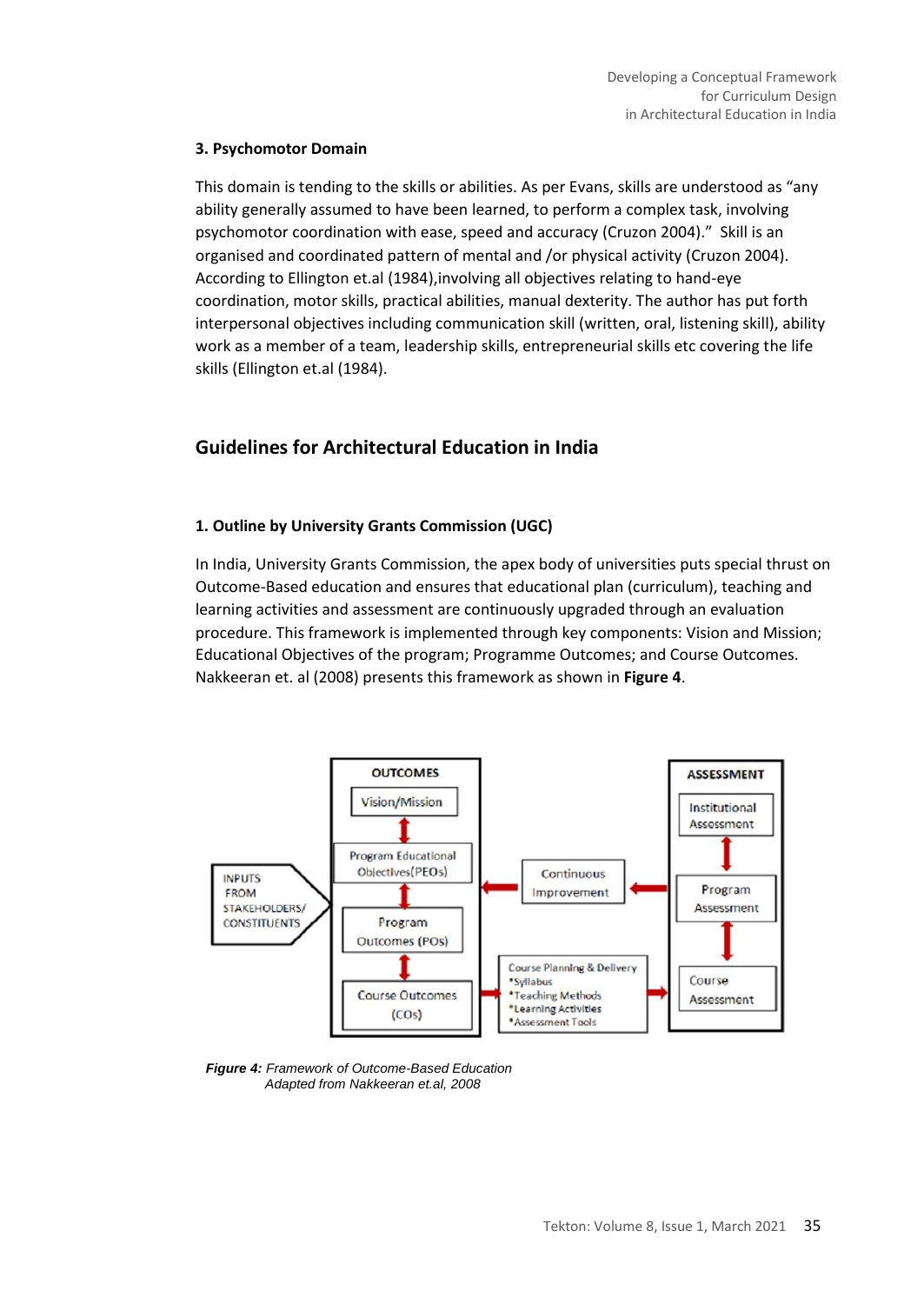

*Figure 5: Framework of courses by COA Source: Author, Adapted from (2020 Notifications and 2017guidelines)*

| <b>Professional Core Courses</b>       | <b>Building Science and Applied</b> | <b>Skill Enhancement Courses</b>      | <b>Ability Enhancement Courses</b> | <b>Professional Electives</b>     |
|----------------------------------------|-------------------------------------|---------------------------------------|------------------------------------|-----------------------------------|
|                                        | engineering Courses                 |                                       |                                    |                                   |
| Basic Design & Visual Arts             | <b>Building Materials</b>           | <b>Communication Skills</b>           | Professional Practice              | Theory of Design                  |
| <b>Architectural Design</b>            | <b>Building Construction</b>        | Computer Studio                       | <b>Practical Training</b>          | Vemacular Architecture            |
| <b>Architectural Design Thesis</b>     | <b>Applied Mechanics</b>            | <b>Building Information Modelling</b> | <b>Project Management</b>          | Art Appreciation                  |
| Architectural Graphics and             | Structural Design and Systems       | Digital Graphics and Art              | Dissertation /Seminar/Research     | <b>Green Buildings and Rating</b> |
| Drawing                                |                                     |                                       | Methodology                        | <b>Systems</b>                    |
| History of Architecture and            | Climatology                         | Entrepreneurship Skills for           |                                    | Graphic and Product Design        |
| Culture                                |                                     | <b>Architects</b>                     |                                    |                                   |
| Principles/ Theory of Architecture     | <b>Building Services</b>            | Foreign Language                      |                                    | Disaster Mitigation and           |
|                                        |                                     |                                       |                                    | Management                        |
| <b>Urban Design</b>                    | Surveying and Levelling             |                                       |                                    | Contemporary Processes in         |
|                                        |                                     |                                       |                                    | Architecture                      |
| <b>Human Settlements Planning</b>      | <b>Acoustics</b>                    |                                       |                                    | Disaster Mitigation and           |
|                                        |                                     |                                       |                                    | Management                        |
| Housing                                | Environmentallab                    |                                       |                                    | Architectural Journalism          |
| <b>Landscape Design</b>                | Environmental Science for           |                                       |                                    | Architectural Design with Steel   |
|                                        | Architecture                        |                                       |                                    | and glass                         |
| <b>Site Planning</b>                   |                                     |                                       |                                    | Art in Architecture               |
| Carpentry and Model Making             |                                     |                                       |                                    | Sustainable Cities and            |
| Workshop                               |                                     |                                       |                                    | <b>Communities</b>                |
| <b>Specifications, Cost Estimation</b> |                                     |                                       |                                    | <b>Building Performance and</b>   |
| and Budgeting                          |                                     |                                       |                                    | Compliance                        |
|                                        |                                     |                                       |                                    |                                   |

 *Table 1: Categorisation of Architectural Courses as per COA guidelines* 

#### **2. Outline by COA**

Council of Architecture (COA) is a regulatory body that controls architectural education in India and provides guidelines for curriculum development. The recent guidelines by COA 2020 and previously published as 2017 draft, categorises the various courses under three broad categories such as compulsory studied courses, enhancement courses and electives **(Figure 5)**. Further, each course has been divided into two categories. Compulsory studied courses into 'professional core' and 'building Science and applied engineering';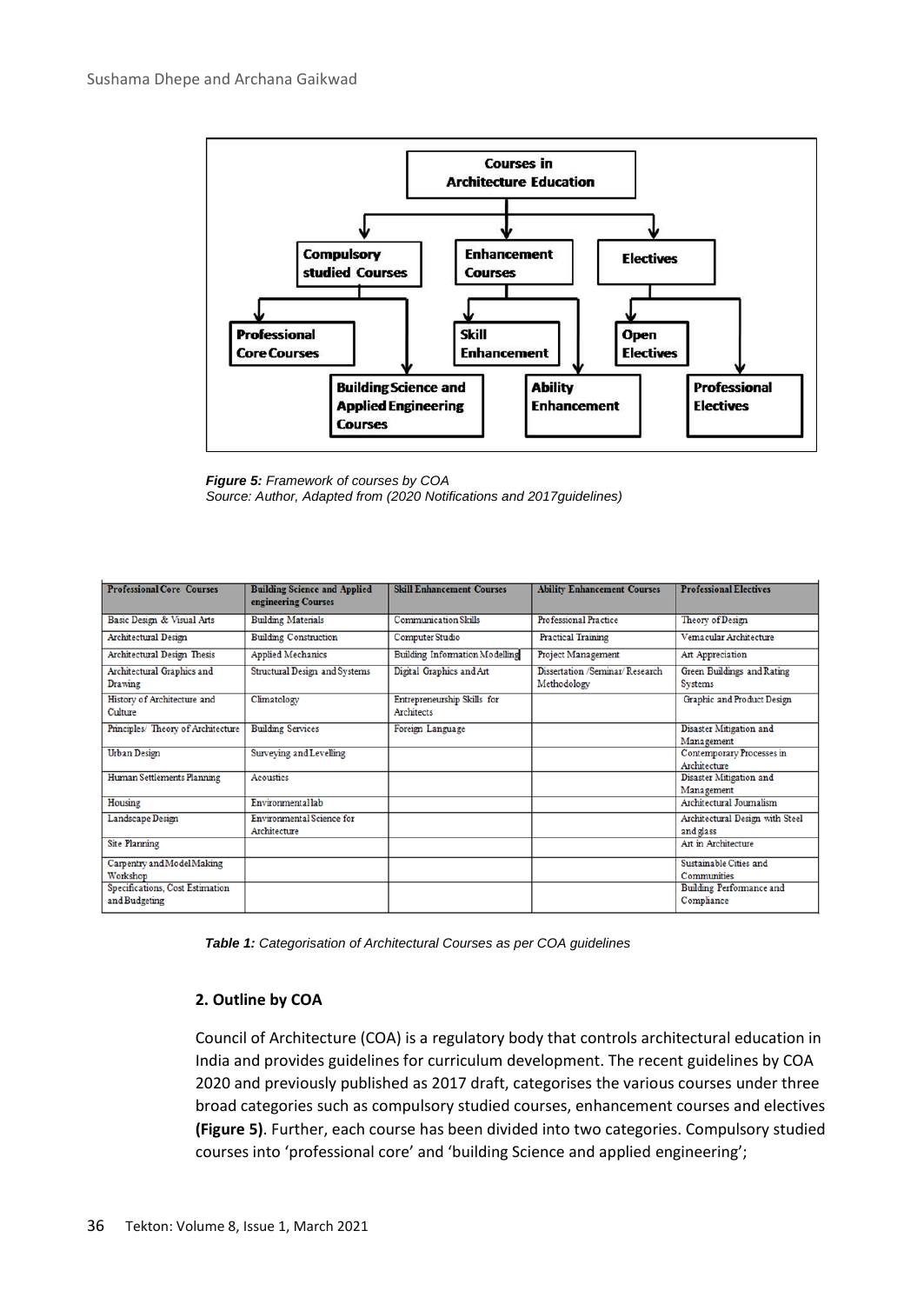enhancement courses into 'skill' as well as 'ability' enhancement; and electives into 'open' and 'professional' electives.

The architectural courses suggested and categorised by the Council of Architecture have been listed in **Table 1**.

# **Conceptual Framework**

This study develops a conceptual framework **(Figure 6)** which helps to understand categorisation of architectural courses according to three domains of Bloom's Taxonomy.

The framework of courses within the Council of Architecture can be put categorising the three domains of Bloom's Taxonomy. Professional Core and Building Science and Applied Engineering subjects are addressing the fundamental, factual, conceptual, procedural, Meta-cognitive knowledge of courses. Skill and ability enhancement courses leading to the psychomotor domain of Bloom's Taxonomy whereas electives add values to the subjects offered addressing affective domain. Thus, the overall structure demonstrates the application of Bloom's Taxonomy.

According to Ellington et.al (1984), an issue with Bloom's area developments is that it is by no means simple to decide into which category particular actions or objectives belong. Many can be justified as belonging to more than one domain.



*Figure 6: Conceptual Framework for Curriculum Design: Bloom's Taxonomy and Courses in architecture education Source: Author*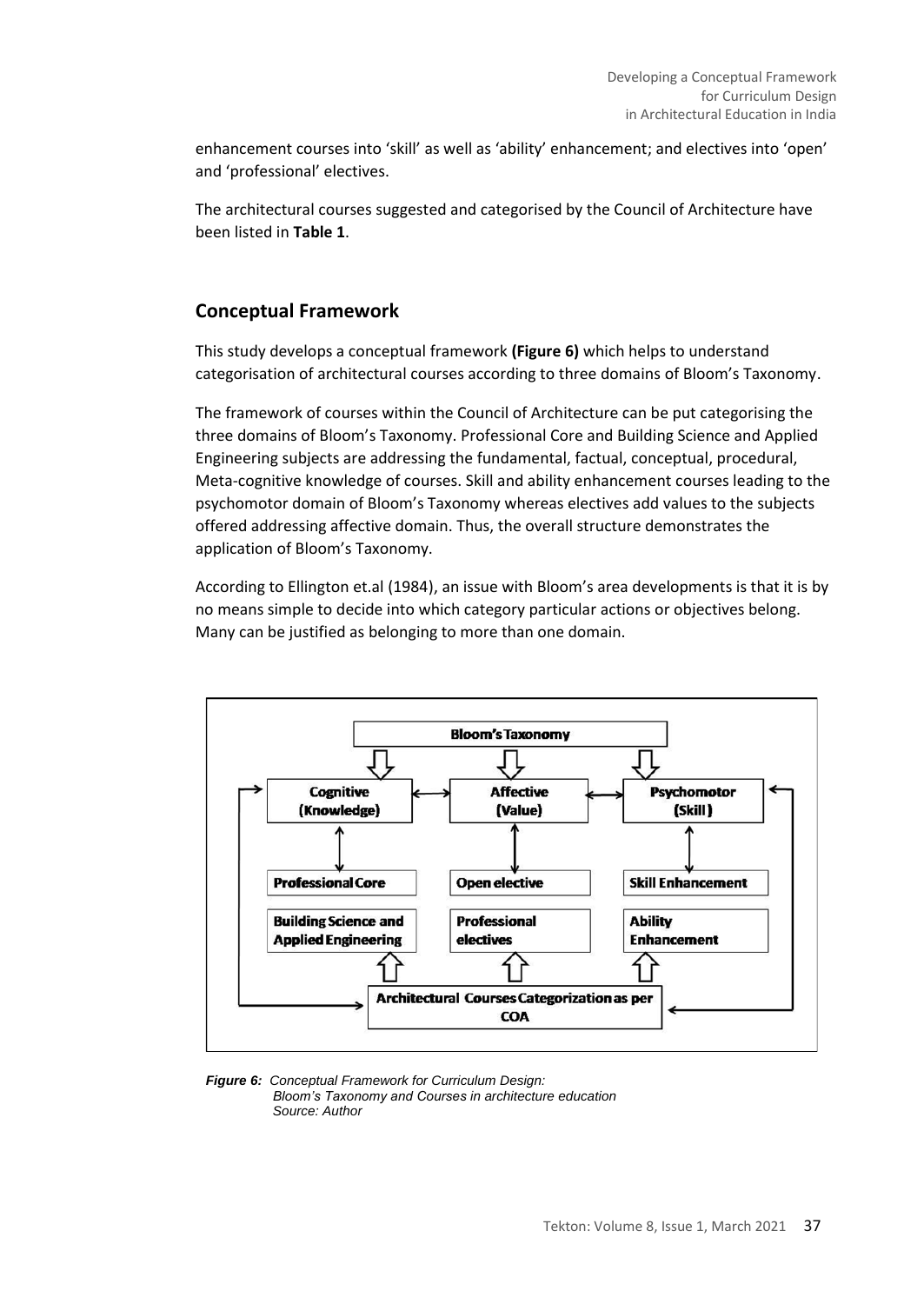| Cognitive, Affective,<br>Psychomotor                           | Cognitive                                | Psychomotor                                     | Affective                     |
|----------------------------------------------------------------|------------------------------------------|-------------------------------------------------|-------------------------------|
| Architecture Design                                            | Climatology                              | <b>Carpentry and model</b><br>making workshop   | Open electives                |
| <b>Building Construction</b>                                   | <b>Building services</b>                 | Communication skill                             | <b>Professional electives</b> |
| Urban Design                                                   | Structural design and<br>Systems         | Computer skill                                  |                               |
| Basic design and visual<br>arts                                | History of architecture<br>and culture   | Management skill                                |                               |
| <b>Architectural Graphics</b><br>and drawings                  | Principals /theory of<br>architecture    | Entrepreneurship skill                          |                               |
| Specification, cost<br>estimation and<br>Budgeting             | Human settlements                        | Research skill                                  |                               |
|                                                                | Housing                                  | Professional practice                           |                               |
|                                                                | <b>Building Materials</b>                | Practical training                              |                               |
|                                                                | Environmental science<br>of Architecture | Seminar/dissertation                            |                               |
|                                                                | Applied mechanics                        |                                                 |                               |
| Professional Core, Building Science and Applied<br>Engineering |                                          | Skill and Ability<br><b>Enhancement Courses</b> | Electives                     |

*Table 2: Categorisation of Architectural Courses as per Bloom's Taxonomy*

But some decade later the chief advantages of Bloom's work are related with more prominent thoughtfulness regarding the accuracy of the working out of destinations and the exact nature of intended learning outcomes. Based on the course outcomes and literature review the categorisation of architectural courses in regards to Bloom's Taxonomy has been shown in **Table 2**.

Courses tending to knowledge like factual knowledge, conceptual knowledge and procedural knowledge have been sorted in the area of cognitive. While, the courses building up abilities and skills are categorised under the psychomotor domain. Furthermore, the courses which develop positive attitude towards the core courses have been categorised in affective domain. Many of courses can fit in all the three domains of Bloom's Taxonomy.

Courses such as Building construction and materials, Elective and Carpentry and Model making Workshop representing each of the cognitive, affective and psychomotor domains are explained to give example application of the suggested framework. Case of Building Construction and Materials gearing the cognitive is explained. Its relation to affective and psychomotor domain is also described in the following sections.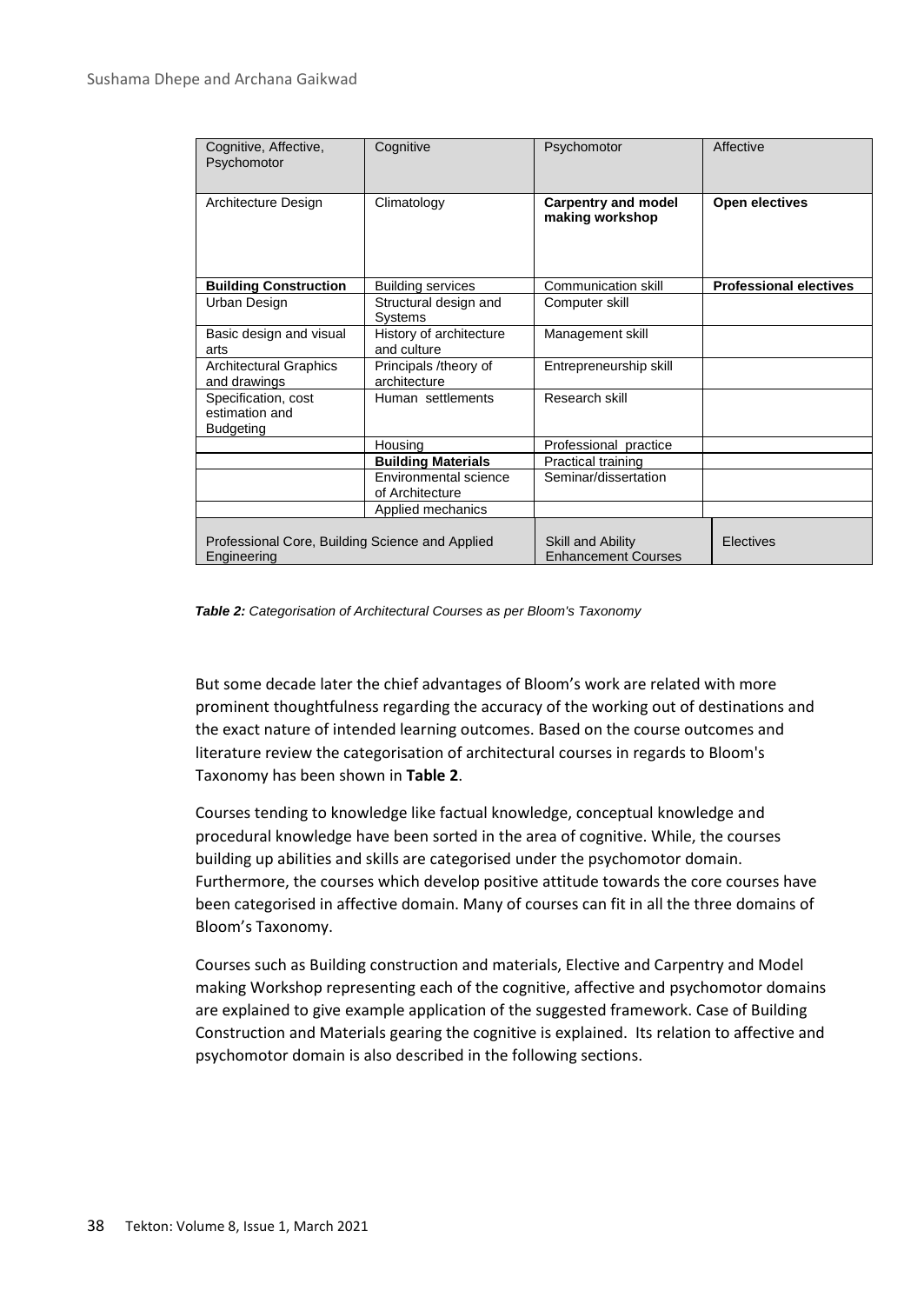#### **1. Courses Gearing the Cognitive Domain**

Under this aspect, courses addressing the various kinds of knowledge are conceptualised as cognitive courses. Focusing on the objectives of compulsory studied courses suggested by the Council of Architecture which are addressing the fundamental knowledge of architecture education they are conceptualized as cognitive courses. It includes professional core courses as well as its supporting building science and applied engineering. The courses in architecture education such as climatology, building services, structural design and systems, history of architecture and culture, principals /theory of architecture, human settlements, housing, building materials, environmental science, applied mechanics have been addressing anyone or more than one of the dimensions of the cognitive domain **(Figure 2)**. Therefore, they have been categorised under the Cognitive domain. The courses such as Architectural Design, Building Construction, Urban Design, Architectural Drawing Graphics, Basic design, Specification, cost estimation and budgeting are not only the exclusive to knowledge but also there is certain overlap.

## Case of 'Building Construction and Materials' gearing cognitive domain

While designing the course contents of Building Construction and Materials, there is a need to consider three pre-requisites of construction; construction materials, construction methods and construction principles. In Architecture Education, there are certain rules to connect different parts together and avoid it from falling apart which can be called as construction principles. The journey of learning or intellectual thinking should be from lower level to higher level of cognitive classification containing remembering, understanding, applying, analysing, evaluating and creating as per the revised Bloom's Taxonomy. American Educational psychologist Krathwohl restructured and changed taxonomy classification from nouns to verbs in 2001 (Anderson et.al, 2001).

The learner should be able to achieve learning outcomes according to the hierarchical order of Bloom's Taxonomy in order to measure breadth and depth of learning of the learners at the end of the course. If the idea or concept of construction principles, for example 'concept of spanning' which urges to understand the structural stability as per the structural span for the topic 'floor and roof' is introduced while designing, learner will **remember** it before the **understanding.** Learners will **apply** the concept while making sheet or model of construction**.** In next stage they will able to **analyse** the proprieties of materials and select the appropriate material and methods according to the span**.** Next to it learners will be able to judge or **evaluate** the stability of the floor and will be able to **create** their own construction method rather than copying method same as mentioned in book. The learners will be able to complete these course outcomes at the completion of course.

It has been observed that few teachers had not been acquainting learners with the construction principles in teaching practices (Dhepe & Choudhary, 2013). If the contents of building construction are designed by incorporating construction principles, it will develop the content of building construction as course as well as cognitive domain of learner.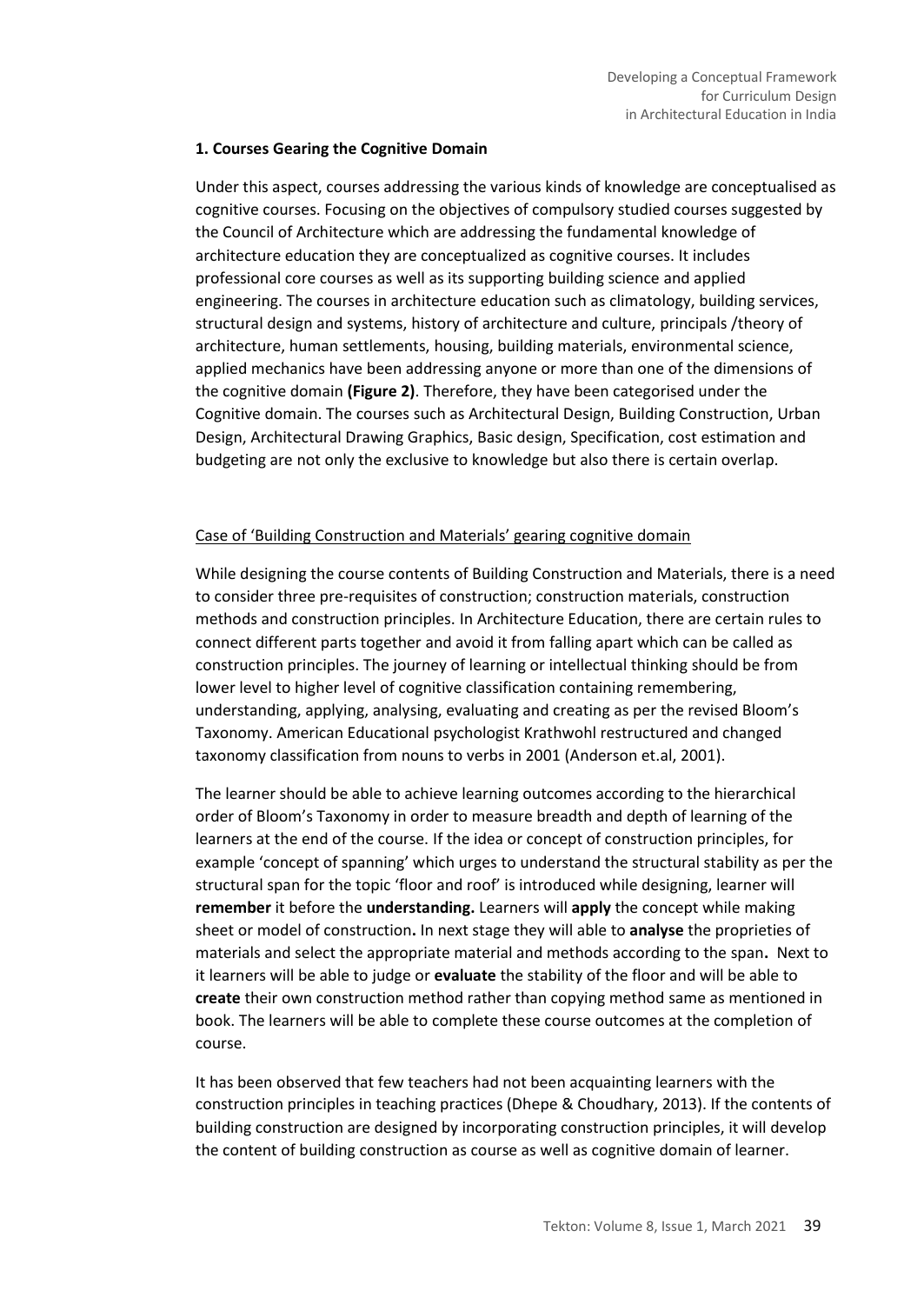Incorporation of construction principles in the course content will be helpful to develop rational thinking of learners understanding the why, the existence and stability of elements. This will not limit the course outcome up to application category of Bloom's taxonomy but travelling learners up to synthesis, evaluation and making them free for generating innovative construction details. They will be able to relate the 'Construction' as course to 'Theory of Structure'; design etc.

#### **2. Courses Gearing the Affective Domain**

Normally the learner's attitude, the feeling is bordered by the affective domain. Elective courses enhance the learner's choice and help them to add value to the compulsory studied courses. Considering the learners' interests and objectives put forth by COA regarding the elective courses, they can be conceptualized as affective courses in architecture education. As COA electives are categorised as an open elective which is from other disciplinary and professional electives which are adding value to the courses of architecture education. As first-year students may not be accustomed to the scope of architecture, interdisciplinary courses or open electives could be offered at the initial stage of learning to help students to pursue their interest. Later, professional electives can be offered to expand the horizon of knowledge or to gain specialised knowledge. Therefore, the open and professional electives have been categorised under the affective domain. So that learner will rise to various levels from lower to higher of the affective classification of Bloom's Taxonomy.

#### Case of 'Elective' (Traditional Architecture) gearing affective domain

If the learner is interested in Traditional Architecture, but has a dilemma to follow it or not. Sometimes, someone views it as backward and learner is unable to forward it in the current situation. Even most of the institutes knows the importance but not been offered it as course in the curriculum. In that case need is to charge the learner and curriculum emotionally.

If 'Traditional Architecture' as one of the professional electives will be offered in the curriculum and imparts the importance, information leading to knowledge and wisdom. Then the learner will **receive** information attentively, read and listen as he or she has chosen it according to interest. Then they will actively **respond** to it through the assignments or class room activities assigned such as question answer; presentation; case study. After that, learners will understand the importance of traditions and elements of, methods, techniques, essence of traditional architecture and start to follow its **value**. Then they will **organise** the different values such as social value, cultural value, climatic value, functional value, structural value. they will prioritise these values and decides what is right or appropriate to design or integrate. They will accept the different viewpoints and relates with other values. Next to this learners' nature will become to adopt the character,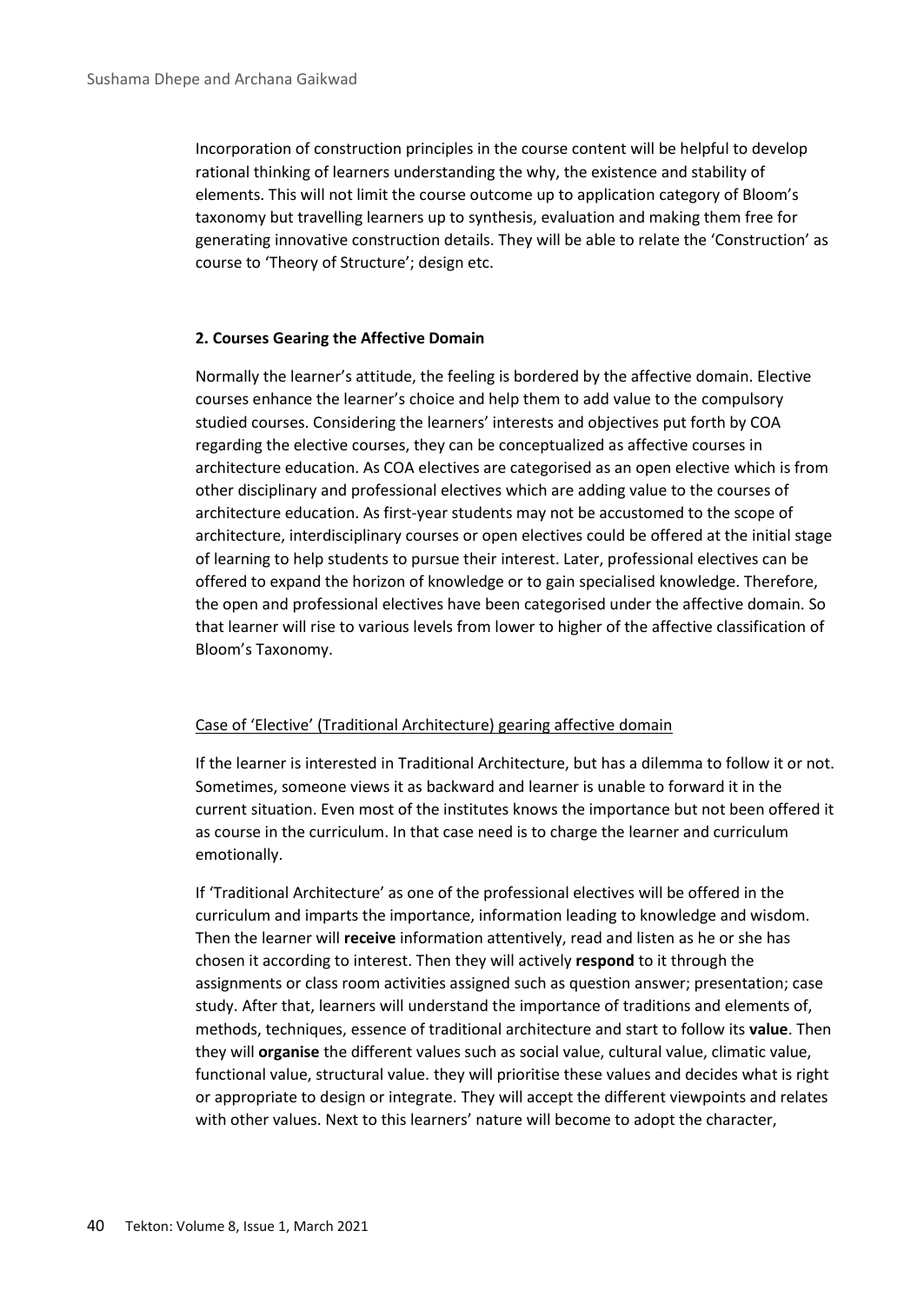| <b>Affective</b> | Learner will be able to:                                                      |
|------------------|-------------------------------------------------------------------------------|
| Receiving        | <b>Identify</b> and <b>describe</b> the aspects or issues of offered contents |
| Responding       | <b>Report</b> the case study                                                  |
| Valuing          | Justify their ideas /opinions in relation to contents of elective             |
| Organizing       | <b>Document</b> and present the data collected in systematic way              |
| Internalizing    | Display a technical base through in depth study.                              |

*Table 3: Course outcomes of 'Open Electives' in regards to 'Affective Domain'*

essence of the element of Traditional Architecture. They will be able to integrate it in present-day built environment either as concrete element or abstract essence. Thus, by **characterising**, learner's positive attitude towards the tradition, traditional material and techniques will develop. The attitude towards social and cultural values of local and nation also change. Students will consider the subject worthwhile with inner conviction.

Similarly, **Table 3** shows the example of course outcomes of 'Open Electives' designed by the first author in the syllabus of Bharati Vidyapeeth Deemed University for first year B.Arch (Course 2020 pattern).

#### **3. Courses Gearing the Psychomotor Domain**

The study considers 'skill and ability enhancement courses' under the psychomotor domain of Bloom's Taxonomy. The courses addressing the skills such as communication skill, entrepreneurship skill, management skill, computer skill, building information modelling have been included under the psychomotor domain. Practical abilities as proposed by Ellington et.al (1984) have been considered in this domain, so courses such as practical training, professional practice, research in architecture, dissertation, seminar etc.

Carpentry and model making workshop, which intends to motor skills therefore categorised under skill enhancement course whereas COA has categorised it under compulsorily studied curses. Cruzon (2004), stated that skill is the coordination of mind and muscle; skilled performance is the amalgamation of the motor (MC) and perceptual components (PC). Thus, Carpentry and model making workshop as course involve high MC and relatively low PC.

#### Case of 'Workshop' gearing psychomotor domain

In workshop as a course, the students **imitate** to use required tools as demonstrated by the instructor during model making or drafting the drawing. At **manipulation level** learner starts to develop the skill to use tool according to their own ability and limitation. Next to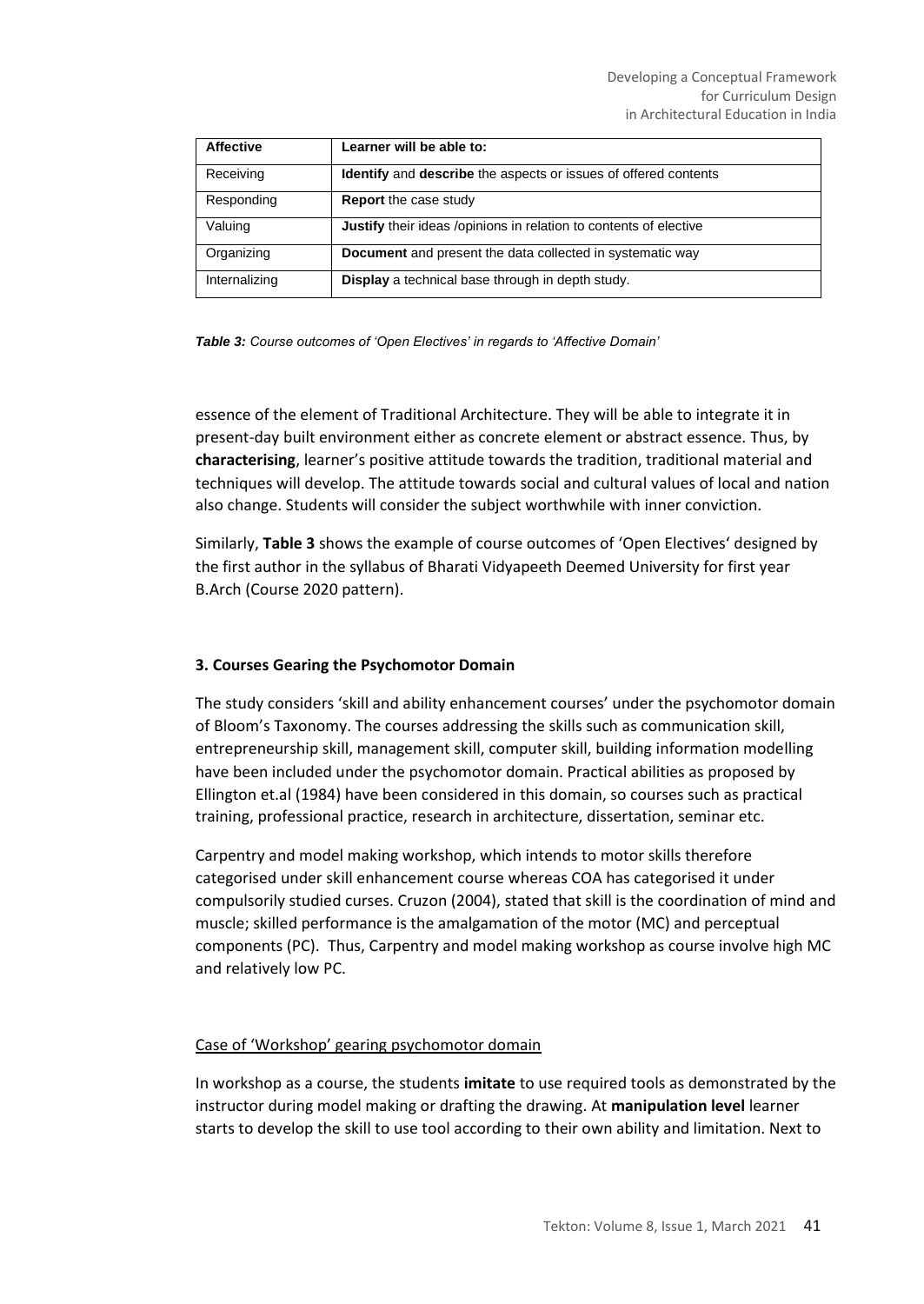| Psychomotor    | Learner will be able to:                                                                                                                                     |
|----------------|--------------------------------------------------------------------------------------------------------------------------------------------------------------|
| Imitation      | <b>Observe</b> the nature and texture of different materials                                                                                                 |
| Manipulation   | <b>Replicate</b> forms in drawings by making models                                                                                                          |
| Precision      | <b>Choose</b> tools and joinery techniques required for model making                                                                                         |
| Articulation   | <b>Construct or Compose three dimensional forms using different model</b><br>making materials and equipment's in different scale.                            |
| Naturalization | <b>Make</b> everyday objects, some building elements, and building forms with a<br>wide variety of available materials and handle simple tools in carpentry. |

*Table 4: Course outcomes of 'Workshop' in regards to 'Psychomotor Domain'*

it, by practicing or doing repeatedly the learner will become more exact and reach the level of refinement or **precision**. At the **articulate** level, learner coordinates the series of actions for achieving harmony such as handling T-square, set-squares, pencils etc. while drafting or cutting the material, pressing the material, pasting the materials during model making. Thus, this course needs to be designed considering the various skills like joinery, cutting, finishing etc. to make various types of architectural models such as site model, block model, finished model using various tools and materials. The example of course outcomes of workshop designed at Bharati Vidyapeeth Deemed University for first year B. Arch. (Course 2020 pattern) 'Workshop' course is written in the **Table 4**.

#### **4. Courses Gearing the Cognitive, Affective and Psychomotor Domain**

Patil & Gaurshettiwar (2016) depicted building construction subject in architecture education and its relation to Bloom's Taxonomy, travelling from the cognitive to the affective and finally the psychomotor domain. The knowledge and skills learned in other subjects of architecture education are applied in design (Chakradeo, 2010). So, the seeds of thinking either logically or creatively, sowed in other subjects of architecture education should flourish and develop in the design studio.

Design is also a decision-making process dependent on a set of information. Hence, architecture design is addressing three domains of Bloom's Taxonomy. Knowledge has been categorised into 'universal knowledge' and 'local knowledge'; skill into the reproduction of drawing and building and professional skills (Chakradeo, 2010). Thus, the studio subjects, where knowledge and skill need to apply with adding value to the society, culture, nation, and universe, learning outcomes should be addressed to three domains. Considering the course outcome suggested by COA and dimensions of three domains suggested by different authors, the rest of the courses need to address the Cognitive, Affective and Psychomotor domain as shown in **Table 2**.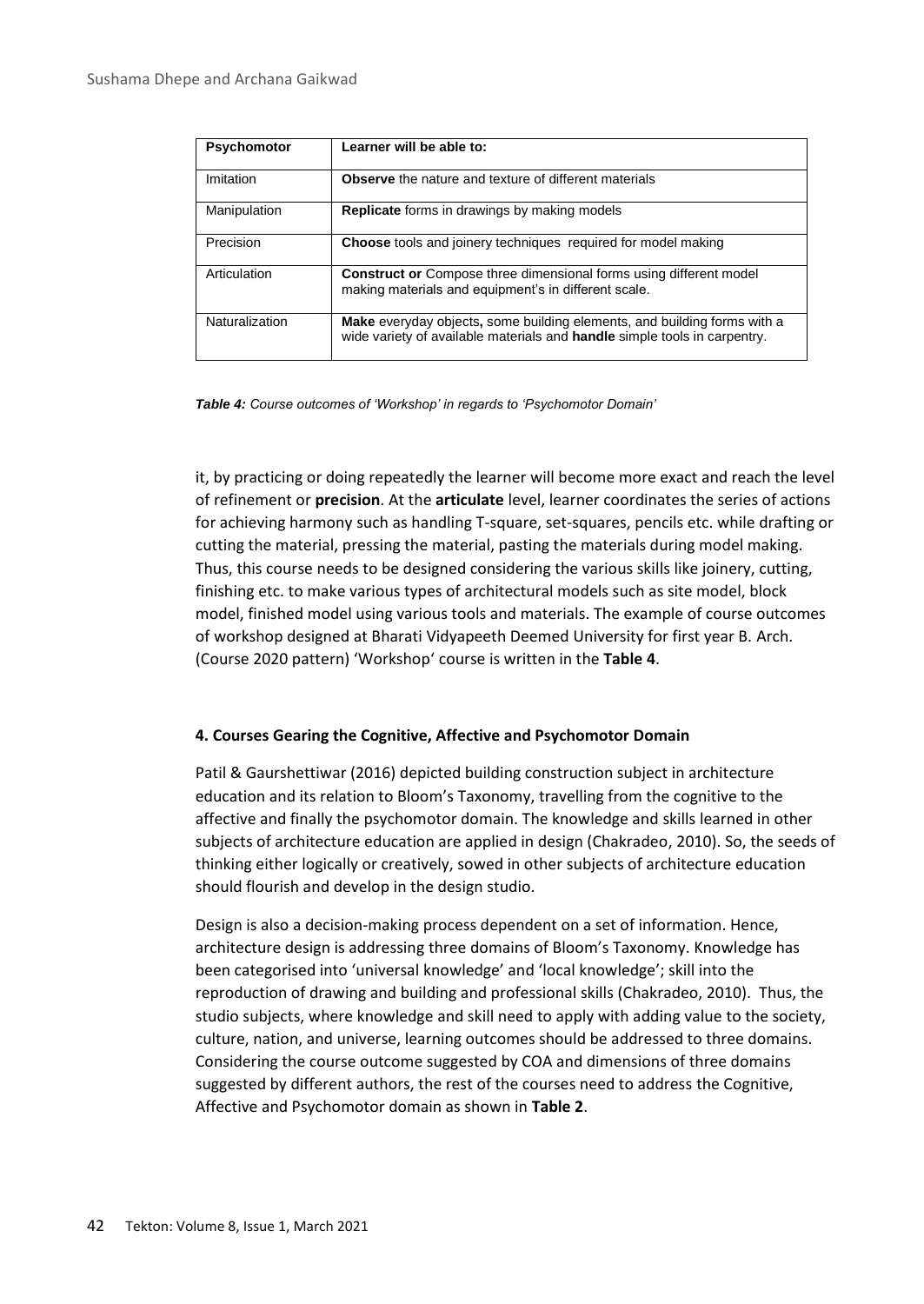# Case of Building Construction and Materials Gearing Cognitive, Affective and psychomotor Domain

The case of Building Construction and Materials as a course and its cognitive domain is shown earlier. By introducing construction principles, not only cognitive domain of will be developed but also the attitude, tendency of learner will be changed from copying details as mentioned in the text book towards preparing details of their own.

After **receiving** the information regarding construction principles, learners will **respond**  showing application of it and follow its value; understand its importance while making model. Then they will be able to **organise** or order the structural value, material value, importance of connecting the parts together. Then their **character** will become to design their own methods and change the attitude from copying from the text books towards creating details by rational thinking.

In Building construction making drawings is also important part which gears psychomotor domain. Learners reflect skill of drafting while making drawings and craft as skill of construction while making construction models, under this domain. First, the learner may **imitate** as demonstrated in books or by the instructor. Then they can develop their own skill in the stage of **manipulation.** they can **refine** skill by experimentation. They will be able to **articulate** the series of actions in craft such as providing stability, connecting different elements and materials simultaneously. **Internalising** this, they can make fine model of types of floor.

Thus, if the curriculum and course are designed as per the above conceptual framework, it will develop the cognitive, affective and psychomotor domains of learners. While designing the curriculum the three concepts -- knowledge, skill and ethics need to be inculcated as learning outcomes in learning materials or course contents. The categorisation of course framework should reflect what the students must know, should know and could know. Thus, covering the framework suggested by UGC and COA, the following procedure to be followed for curriculum design.

- Identifying outcome at global, programme and course level
- A categorisation of courses within the framework of Blooms focusing on course outcome.
- Incorporating the courses considering the stage of learning. Vertical progression and horizontal integration considering the stage of development of learning.
- Facilitating Students Choice
- Defining contact hours considering the duration required for learning
- Credits assigning concerning the time duration
- Assessment or evaluation scheme based on objectives and outcomes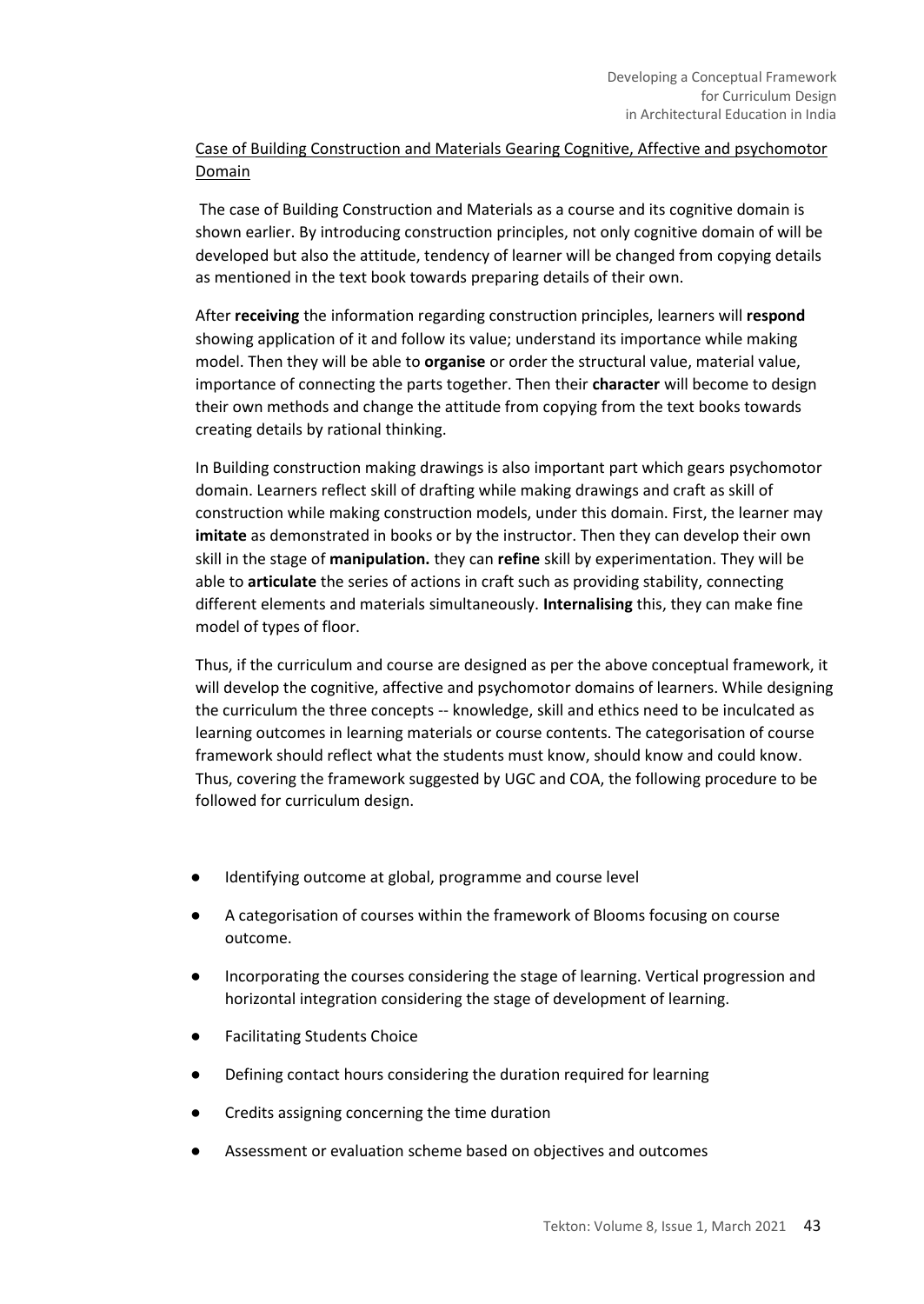#### **Conclusion**

This study has developed a framework for architectural education using Bloom's perspective within the guidelines provided by COA. It has also demonstrated its application taking examples of courses under three domains. Designing of the curriculum within the framework of taxonomy inculcates knowledge, skill and values in learners and develops cognitive, affective and psychomotor domain which make sense to the curriculum design. Depending on the objectives of the institution and universities the categorisation may change but will address the innovative curriculum design involving its three aspects such as what is desired; what is possible with techniques and what is viable. Application of Bloom's taxonomy at the instructional level is helpful to develop the learner but if applied while designing courses and course contents it will not only develop the leaner but also learning material as course contents.

#### **References**

Anderson, L.W. (Ed.), Krathwohl, D.R. (Ed.), Airasian, P.W., Cruikshank, K.A., Mayer, R.E., Pintrich, P.R., Raths, J., and Wittrock, M.C (2001). *Taxonomy for Learning, Teaching, and Assessing: A Revision of Bloom's Taxonomy of Educational Objectives (Complete edition).*  New York: Longman.

Bloom, B. S., Engelhart, M. D., Furst, E. J., Hill, W. H., & Krathwohl, D. R. (1956). *Taxonomy of educational objectives: The classification of educational goals*. Handbook 1: Cognitive domain. New York: David McKay.

Cruzon L.B., (2004). *Teaching in Further Education: An Outline of Principles and Practice*, London- New York.

Chakradeo U. (2010), Design Pedagogy--A Tested Path, *International Journal of Architectural Research* - Volume 4 - Issues 2-3 – P.107-115.

Council of Architecture (2017, 2020), Guidelines of Minimum Standards of Education.

Dave, R.H. (1975). Developing and writing behavioural objectives. (R J Armstrong, ed.) Educational Innovators Press.

Dhepe S. & Chaudhary P. (2013), Teaching Construction : An Introspection*; Journal of Indian Institute of Architects*, Volume 78, Issue 1-2,January-Febrruary 2013, pp.28-33.

Ellington H, and et.al (1984). *Handbook of Educational Technology*, London-,Kogon page Ltd.

Fink L.D. (2003). A Self-Directed Guide to Designing Courses for Significant Learning, PhD thesis, University of Oklahoma.